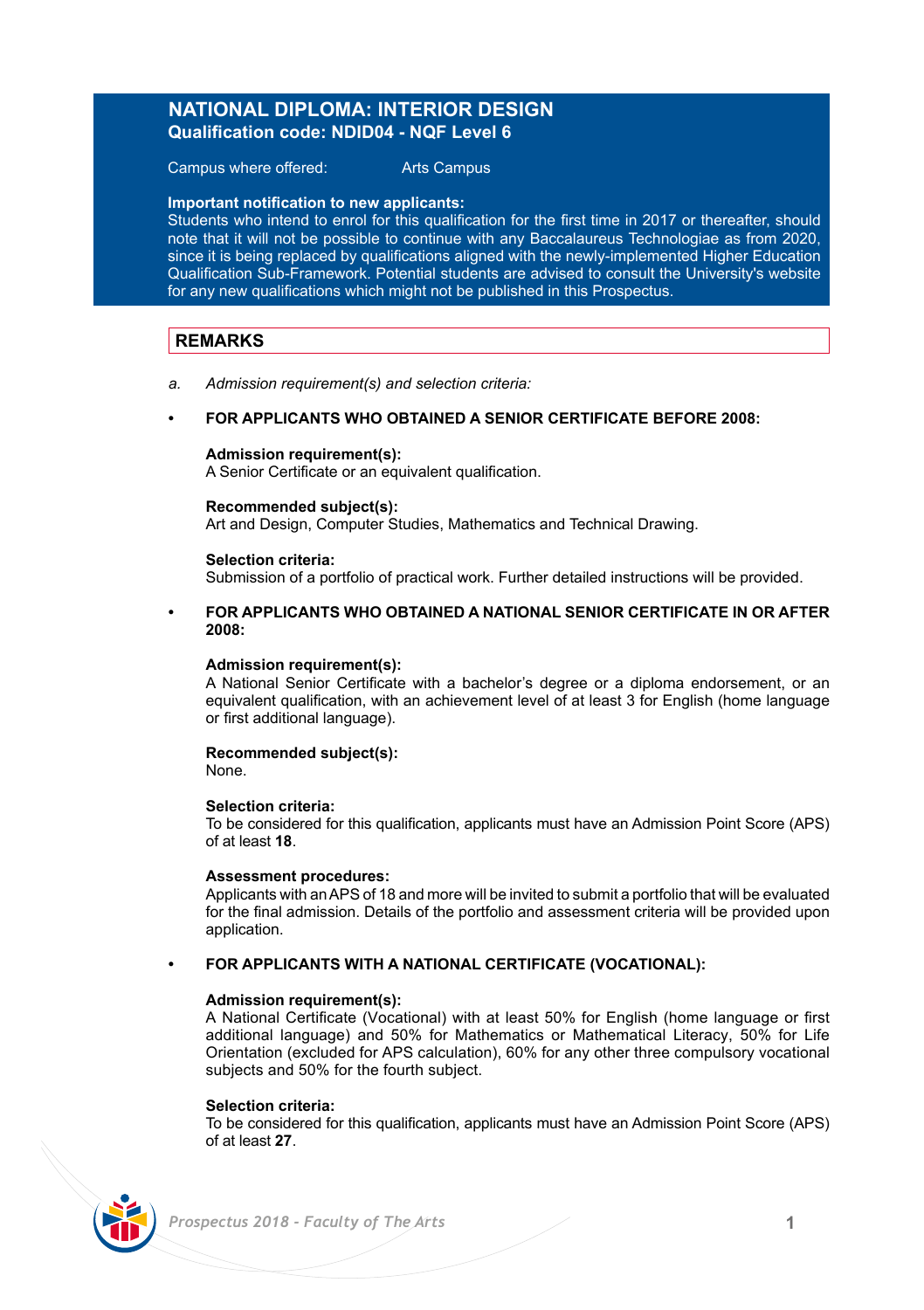- *b. Minimum duration:* Three years.
- *c. Presentation:* Day classes.
- *d. Intake for the qualification:* January only.
- *e. Exclusion and readmission:* See Chapter 2 of Students' Rules and Regulations.
- *f. Recognition of Prior Learning (RPL), equivalence and status:* See Chapter 30 of Students' Rules and Regulations.
- *g. Research:*
	- The student should be capable of doing the relevant research concurrently with the practical execution of assignments. Examination: at third-year level, student portfolios are evaluated by a panel that includes an external moderator.
- *h. Subject credits:* Subject credits are shown in brackets after each subject.

# **CURRICULUM**

## **SUBJECTS PRINTED IN BOLD ARE NOT FOR REGISTRATION PURPOSES.**

### **FIRST YEAR**

| <b>CODE</b>                       | <b>SUBJECT</b>                                      | <b>CREDIT</b> | <b>PREREQUISITE SUBJECT(S)</b> |
|-----------------------------------|-----------------------------------------------------|---------------|--------------------------------|
| DFD110T                           | Drawing for Design I                                |               |                                |
| DFD11PT                           | Drawing for Design: Figure Studies I                | (0,040)       |                                |
| DFD11QT                           | Drawing for Design: General Drawing I               | (0,040)       |                                |
| DFD11RT                           | Drawing for Design: Presentation<br>Drawing I       | (0,040)       |                                |
| DFD11ST                           | Drawing for Design: Principles of<br>Construction I | (0,040)       |                                |
| DED11TT                           | Drawing for Design: Technical Drawing I             | (0,040)       |                                |
| <b>DGS120T</b>                    | Design Studies I                                    |               |                                |
| DGS12PT                           | Design Studies: Typography I                        | (0, 100)      |                                |
| DGS12QT                           | Design Studies: Three-Dimensional<br>Design I       | (0, 100)      |                                |
| DGS12RT                           | Design Studies: Two-Dimensional<br>Desian I         | (0, 100)      |                                |
| DTE100T                           | Design Technology I                                 |               |                                |
| DTE10PT                           | Design Technology: Design Principles I              | (0, 150)      |                                |
| DTE10QT                           | Design Technology: Study of Materials I             | (0, 150)      |                                |
| HAD100T                           | History of Art and Design I                         | (0, 100)      |                                |
| PDP100T                           | Professional Design Practice I                      | (0, 100)      |                                |
| TOTAL CREDITS FOR THE FIRST YEAR: |                                                     | 1,000         |                                |

### **SECOND YEAR**

| <b>CODE</b>        | <b>SUBJECT</b>                                                               | <b>CREDIT</b> | <b>PREREQUISITE SUBJECT(S)</b>                      |
|--------------------|------------------------------------------------------------------------------|---------------|-----------------------------------------------------|
| DTE200T<br>DTE20PT | <b>Desian Technology II</b><br>Design Technology: Construction<br>Methods II | (0, 100)      | Drawing for Design: Principles of<br>Construction I |

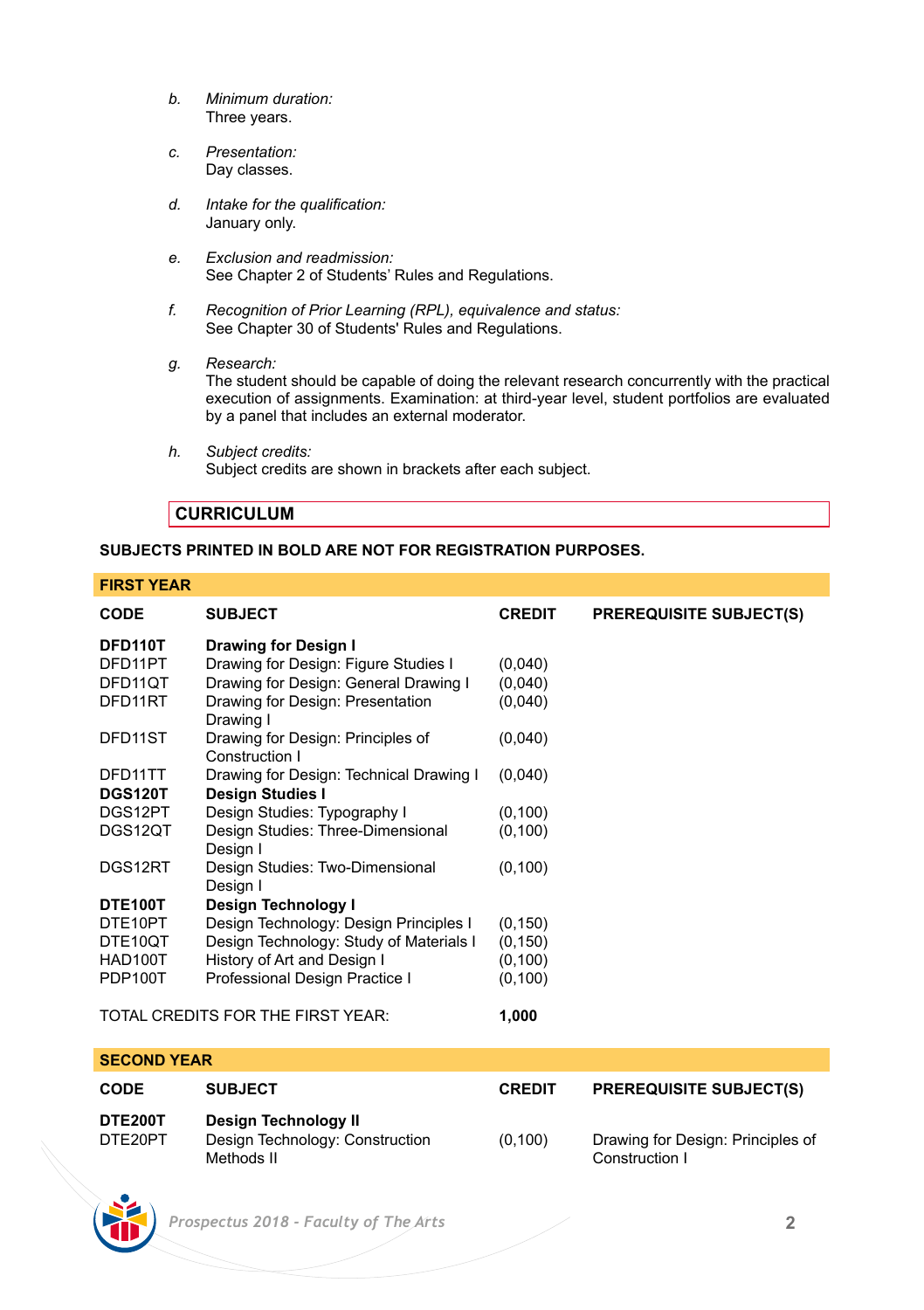| DTE20QT                              | Design Technology: Theory of Materials II (0,100)                                         |                      | Design Technology: Study of<br>Materials I                                                    |
|--------------------------------------|-------------------------------------------------------------------------------------------|----------------------|-----------------------------------------------------------------------------------------------|
| DTE20RT<br>DTH200T<br><b>IND210T</b> | Design Technology: Technical Services II<br>Design Theory II<br><b>Interior Design II</b> | (0, 100)<br>(0, 100) | History of Art and Design I                                                                   |
| IND21PT                              | Interior Design: Interior Design II                                                       | (0, 100)             | Design Studies: Two-Dimensional<br>Design I                                                   |
| IND21QT                              | Interior Design: Typography II                                                            | (0, 100)             | Design Studies: Typography I                                                                  |
| PDP200T                              | Professional Design Practice II                                                           | (0, 100)             | Professional Design Practice I                                                                |
| <b>PMH200T</b>                       | <b>Presentation Methods II</b>                                                            |                      |                                                                                               |
| PMH <sub>20</sub> PT                 | Presentation Methods: Model Building II                                                   | (0,075)              | Design Studies: Three-<br>Dimensional Design I<br>Design Studies: Two-Dimensional<br>Design I |
| PMH <sub>20</sub> OT                 | Presentation Methods: Presentation<br>Drawing II                                          | (0,075)              | Drawing for Design: Presentation<br>Drawing I<br>Design Studies: Two-Dimensional<br>Design I  |
| PMH <sub>20RT</sub>                  | Presentation Methods: Photography II                                                      | (0,075)              |                                                                                               |
| PMH <sub>20</sub> ST                 | Presentation Methods: Technical<br>Drawing II                                             | (0,075)              | Drawing for Design: Technical<br>Drawing I                                                    |
| TOTAL CREDITS FOR THE SECOND YEAR:   |                                                                                           | 1,000                |                                                                                               |

# **THIRD YEAR**

| <b>CODE</b>                       | <b>SUBJECT</b>                                     | <b>CREDIT</b> | <b>PREREQUISITE SUBJECT(S)</b>                |  |  |
|-----------------------------------|----------------------------------------------------|---------------|-----------------------------------------------|--|--|
| DTE300T                           | Design Technology III                              |               |                                               |  |  |
| DTE30PT                           | Design Technology: Construction<br>Methods III     | (0,084)       | Design Technology: Construction<br>Methods II |  |  |
|                                   |                                                    |               |                                               |  |  |
| DTE30OT                           | Design Technology: Theory of Materials III (0,083) |               | Design Technology: Theory of<br>Materials II  |  |  |
| DTE30RT                           | Design Technology: Technical Services III (0,083)  |               | Design Technology: Technical<br>Services II   |  |  |
| DTH300T                           | Design Theory III                                  | (0, 100)      | Design Theory II                              |  |  |
| IDG300T                           | Interior Design Practice III                       | (0, 100)      |                                               |  |  |
| <b>IND310T</b>                    | Interior Design III                                | (0, 250)      | <b>Interior Design II</b>                     |  |  |
| PDP300T                           | Professional Design Practice III                   | (0, 100)      | Professional Design Practice II               |  |  |
| <b>PMH300T</b>                    | <b>Presentation Methods III</b>                    |               |                                               |  |  |
| PMH30PT                           | Presentation Methods: Model Building III           | (0,066)       | <b>Interior Design II</b>                     |  |  |
|                                   |                                                    |               | Presentation Methods: Model                   |  |  |
|                                   |                                                    |               | <b>Building II</b>                            |  |  |
| PMH30OT                           | Presentation Methods: Presentation                 | (0,067)       | <b>Interior Design II</b>                     |  |  |
|                                   | Drawing III                                        |               | Presentation Methods:                         |  |  |
|                                   |                                                    |               | <b>Presentation Drawing II</b>                |  |  |
| PMH30RT                           | Presentation Methods: Photography III              | (0,067)       | Presentation Methods:                         |  |  |
|                                   |                                                    |               | Photography II                                |  |  |
| TOTAL CREDITS FOR THE THIRD YEAR. |                                                    | 1,000         |                                               |  |  |
|                                   |                                                    |               |                                               |  |  |
|                                   | TOTAL CREDITS FOR THE QUALIFICATION:               | 3,000         |                                               |  |  |

# **SUBJECT INFORMATION (OVERVIEW OF SYLLABUS)**

The syllabus content is subject to change to accommodate industry changes. Please note that a more detailed syllabus is available at the department or in the study guide that is applicable to a particular subject. On 01 September 2017, the syllabus content was defined as follows:

 *Prospectus 2018 - Faculty of The Arts* **3**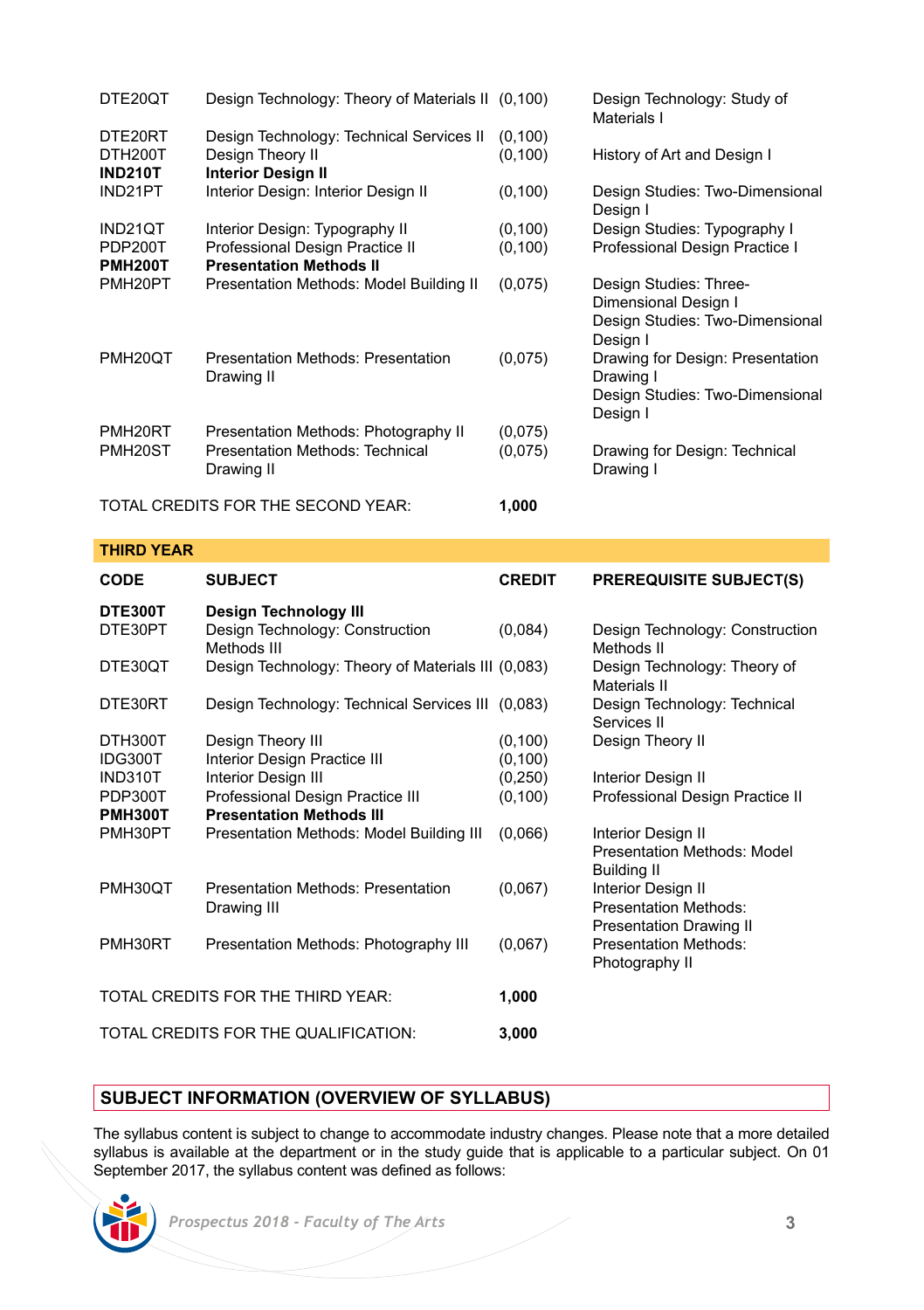## **DESIGN STUDIES: THREE-DIMENSIONAL DESIGN I (DGS12QT) PRACTICAL EVALUATION** *(Subject custodian: Department of Visual Communication)*

Introduction to materials and techniques for scale model building. Building of small-scale models of interiors. Includes practical presentations. (Total tuition time: ± 68 hours)

# **DESIGN STUDIES: TWO-DIMENSIONAL DESIGN I (DGS12RT) PRACTICAL EVALUATION**

*(Subject custodian: Department of Visual Communication)* Exposure to two-dimensional and three-dimensional space as a starting point for interior design. (Total tuition  $time: + 272 hours$ 

# **DESIGN STUDIES: TYPOGRAPHY I (DGS12PT) PRACTICAL EVALUATION**

**D**

*(Subject custodian: Department of Visual Communication)*

Basic insight into various traditional categories of typography is gained through two-dimensional design. Various typefaces and fonts are used to develop solutions for design related problems. (Total tuition time:  $± 136$  hours)

## **DESIGN TECHNOLOGY: CONSTRUCTION METHODS II (DTE20PT) PRACTICAL EVALUATION** *(Subject custodian: Department of Visual Communication)*

Students' theoretical knowledge of building and finishing materials for interior and display designs is expanded. This knowledge is required for practical application in construction work through detailed technical and construction drawings. (Total tuition time: ± 34 hours)

### **DESIGN TECHNOLOGY: CONSTRUCTION METHODS III (DTE30PT) PRACTICAL EVALUATION** *(Subject custodian: Department of Visual Communication)*

Students' theoretical knowledge of building and finishing materials for interior and display designs is expanded. This knowledge is required for practical application in construction work through detailed technical and construction drawings. Construction solutions are aimed at multi-storey buildings. (Total tuition time: ± 51 hours)

# **DESIGN TECHNOLOGY: DESIGN PRINCIPLES I (DTE10PT) PRACTICAL EVALUATION**

*(Subject custodian: Department of Visual Communication)* Knowledge and application of the principles of design. Understanding the psychology and theories that influence design. Includes written and practical presentations. (Total tuition time: ± 68 hours)

### **DESIGN TECHNOLOGY: STUDY OF MATERIALS I (DTE10QT) PRACTICAL EVALUATION** *(Subject custodian: Department of Visual Communication)*

The subject will cover an introduction to the different types of building materials and finishes. The interior design student should become familiar with and understand the properties of each of these materials in order to incorporate them in their designs. (Total tuition time: ± 51 hours)

### **DESIGN TECHNOLOGY: TECHNICAL SERVICES II (DTE20RT) 1 X 3-HOUR PAPER DESIGN TECHNOLOGY: TECHNICAL SERVICES III (DTE30RT)** *(Subject custodian: Department of Visual Communication)*

A study of the effects of natural environmental factors, such as humidity, heat, sound, air and light, on interior conditions. Students acquire knowledge of the services required in the interior environment, for example, sanitation, lighting, electricity, water supply and air-conditioning. (Total tuition time: ± 51 hours)

### **DESIGN TECHNOLOGY: THEORY OF MATERIALS II (DTE20QT) 1 X 3-HOUR PAPER** *(Subject custodian: Department of Visual Communication)*

This subject is aimed at expanding students' theoretical knowledge of building materials and finishes for interior and exterior exhibition designs. This knowledge will be applied practically in construction work through detailed technical and construction drawings. (Total tuition time: ± 51 hours)

# **DESIGN TECHNOLOGY: THEORY OF MATERIALS III (DTE30QT) 1 X 3-HOUR PAPER**

*(Subject custodian: Department of Visual Communication)* This subject is aimed at expanding students' theoretical knowledge of building materials and finishes for interior and exterior building spaces. This knowledge will be applied practically by means of specification documents and working drawing annotations. (Total tuition time: ± 51 hours)



# *Prospectus 2018 - Faculty of The Arts* **4**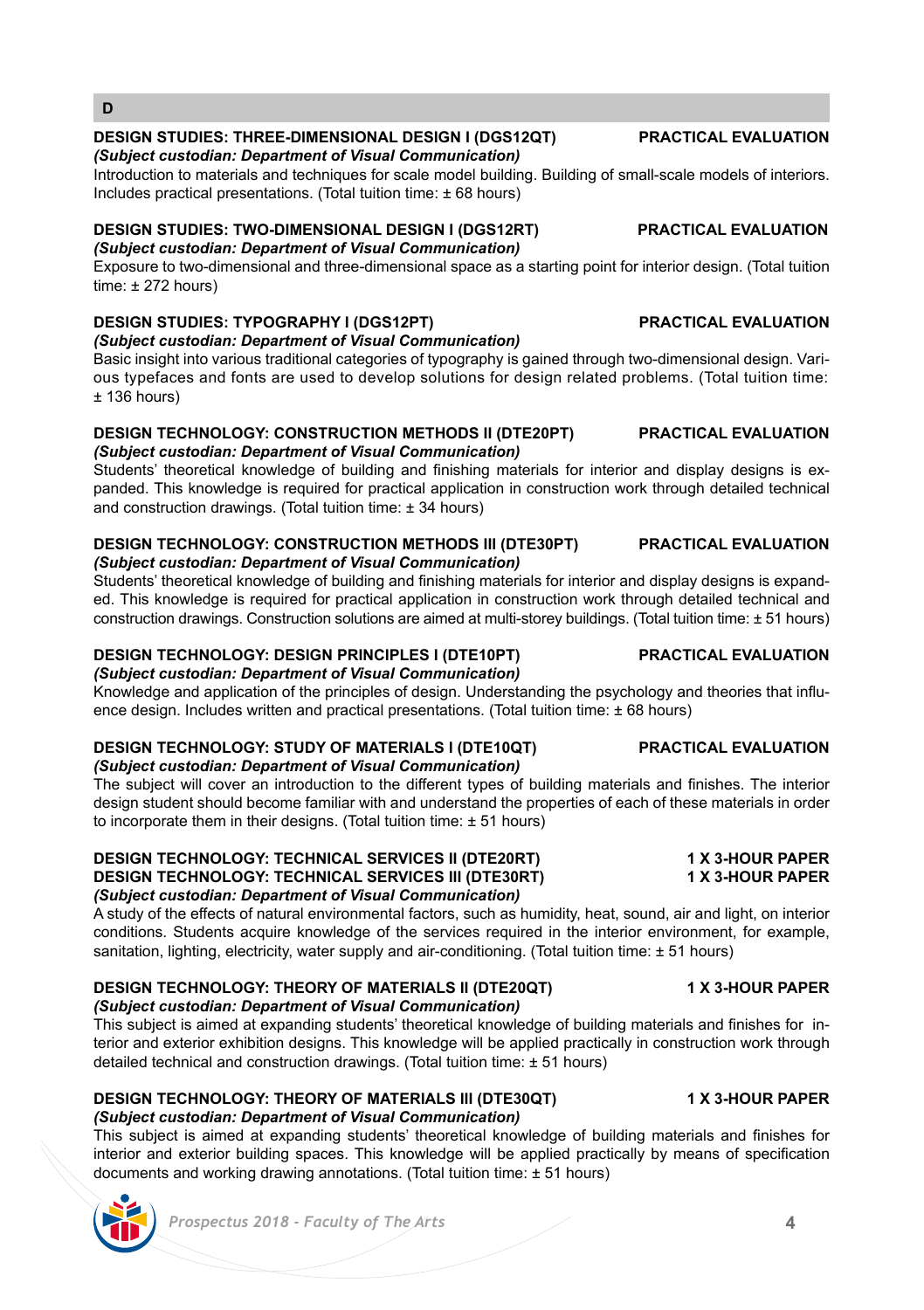# *Prospectus 2018 - Faculty of The Arts* **5**

### **DESIGN THEORY II (DTH200T) 1 X 3-HOUR PAPER** *(Subject custodian: Department of Visual Communication)*

Studies in the development and progression of interior design, from the Early Renaissance to Industrialised design. Includes written exams, written documentation and verbal presentation. (Total tuition time: ± 68 hours)

### **DESIGN THEORY III (DTH300T) 1 X 3-HOUR PAPER**

# *(Subject custodian: Department of Visual Communication)*

Studies in the development and progression of interior design, from Post Industrialisation to Contemporary design. Includes written exams, written documentation and verbal presentation. (Total tuition time: ± 68 hours)

#### **DRAWING FOR DESIGN: FIGURE STUDIES I (DFD11PT) PRACTICAL EVALUATION** *(Subject custodian: Department of Visual Communication)*

Drawing of the human body for inclusion in interior design. (Total tuition time: ± 136 hours)

# **DRAWING FOR DESIGN: GENERAL DRAWING I (DFD11QT) PRACTICAL EVALUATION**

# *(Subject custodian: Department of Visual Communication)*

General introduction to drawing skills, including line usage, composition, value and texture. (Total tuition time:  $±$  102 hours)

# **DRAWING FOR DESIGN: PRESENTATION DRAWING I (DFD11RT) PRACTICAL EVALUATION**

*(Subject custodian: Department of Visual Communication)*

# Drawing methods and techniques used for applying colour to two-dimensional and three-dimensional drawings in order to visually communicate a final design, concept or work of art. (Total tuition time: ± 136 hours)

**DRAWING FOR DESIGN: PRINCIPLES OF CONSTRUCTION I (DFD11ST) PRACTICAL EVALUATION**

# *(Subject custodian: Department of Visual Communication)*

An introduction to practical building construction. (Total tuition time: ± 68 hours)

# **DRAWING FOR DESIGN: TECHNICAL DRAWING I (DFD11TT) PRACTICAL EVALUATION**

# *(Subject custodian: Department of Visual Communication)*

Planning and executing well laid-out drawings to facilitate an understanding of construction and design. (Total tuition time: ± 136 hours)

# **H**

## **HISTORY OF ART AND DESIGN I (HAD100T) 1 X 3-HOUR PAPER**

## *(Subject custodian: Department of Visual Communication)*

Studies in the development and progression of interior design, from early civilisations to Medieval design. Includes written exams, written documentation and verbal presentation. (Total tuition time: ± 68 hours)

## **I**

# **INTERIOR DESIGN III (IND310T) PRACTICAL EVALUATION**

# *(Subject custodian: Department of Visual Communication)*

The student is exposed to the planning and design of interiors and exteriors for both commercial and residential buildings. This includes the installation of furniture, lighting, textures and surface finishes, as well as all technical services and working drawings. The execution of practical projects requires advanced research and design skills. (Total tuition time: ± 340 hours)

# **INTERIOR DESIGN PRACTICE III (IDG300T) PRACTICAL EVALUATION**

# *(Subject custodian: Department of Visual Communication)*

The student is exposed to a working environment relating to all facets of the design field. Feedback on the practical experience as perceived by the student, as well as the employer, is obtained. This also involves role-playing in the different situations that the student may encounter in practice after graduation. (Total tuition time: ± 6 weeks per annum)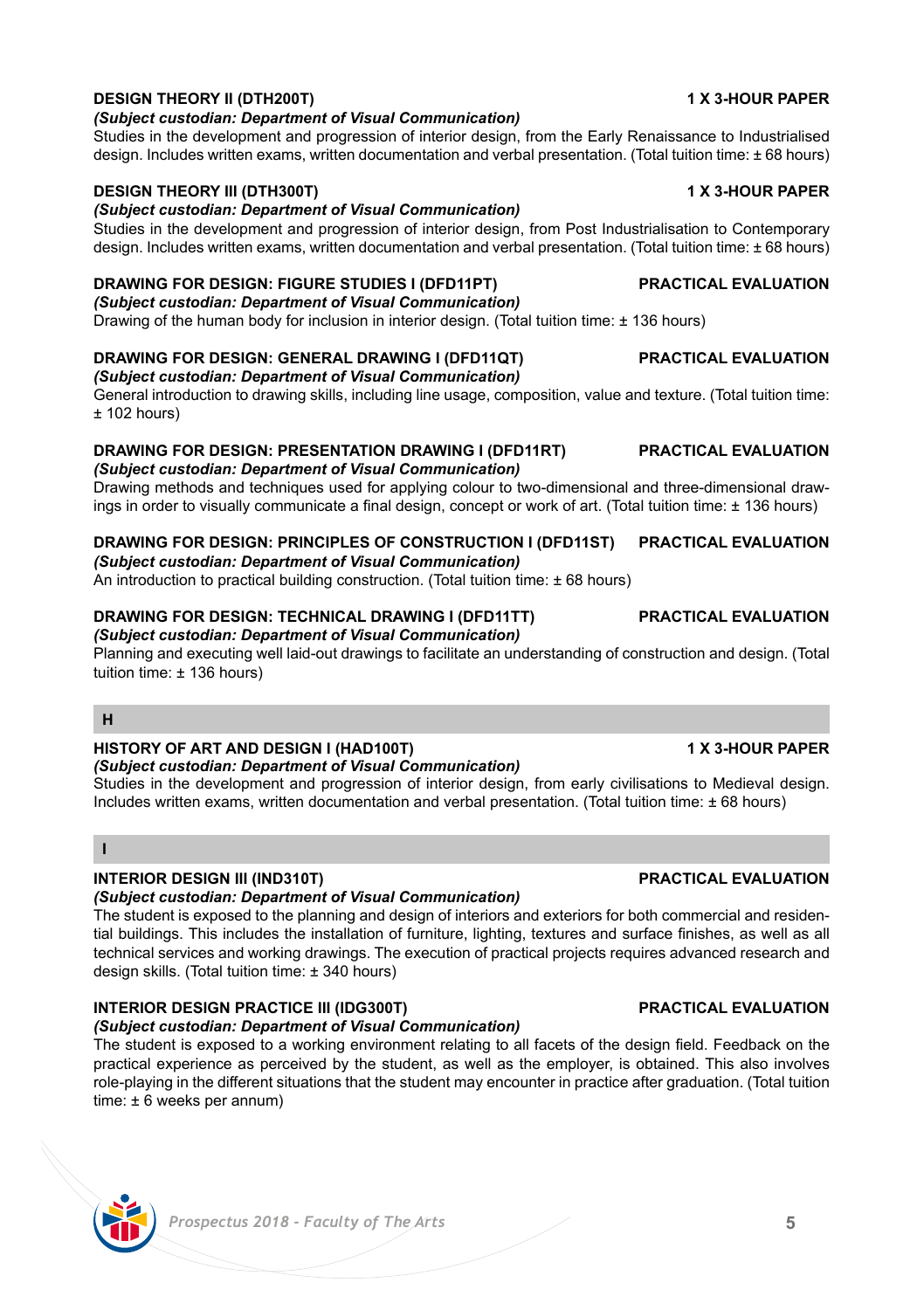# **INTERIOR DESIGN: INTERIOR DESIGN II (IND21PT) PRACTICAL EVALUATION**

### *(Subject custodian: Department of Visual Communication)*

The planning and design of interiors and exteriors for both public and private buildings. This includes the installation of accessories, furniture, lighting, textures and surface finishes, as well as all technical services, such as sanitation and air-conditioning. The design of window displays, exhibitions and shops. Final projects are taught to be presented in a visually pleasing manner and to industry standards. (Total tuition time: ± 408 practical hours)

### **INTERIOR DESIGN: TYPOGRAPHY II (IND21QT) PRACTICAL EVALUATION** *(Subject custodian: Department of Visual Communication)*

### Attention is paid to practical typographic design and the three-dimensional aspects of lettering. Basic insight into the various traditional categories of typography is gained through two-dimensional design. This knowledge is then applied in interior design. (Total tuition time: ± 86 hours)

### **P**

## **PROFESSIONAL DESIGN PRACTICE I (PDP100T) PRACTICAL EVALUATION**

*(Subject custodian: Department of Visual Communication)*

Students are made familiar with the computer and are introduced to programmes such as Adobe IIIustrator, Adobe Photoshop and Autodesk AutoCAD. (Total tuition time: ± 170 hours)

# **PROFESSIONAL DESIGN PRACTICE II (PDP200T) PRACTICAL EVALUATION**

*(Subject custodian: Department of Visual Communication)*

This subject has three-parts. It firstly includes a theoretical part that deals with specifications writing, cost accounting, contract procedure, scheduling, building regulations and project management. Secondly it deals with computer training in Autodesk AutoCAD and Autodesk Revit. Lastly Adobe Photoshop is used as a visual; communication aid and links to Presentation Drawing II and Interior Design II. (Total tuition time: ± 170 hours)

## **PROFESSIONAL DESIGN PRACTICE III (PDP300T) PRACTICAL EVALUATION**

*(Subject custodian: Department of Visual Communication)*

This subject is divided into two-parts: the first part includes both computer training in Autodesk Revit and the second is a theoretical part that facilitates the management of the practice of Interior Design. (Total tuition time: ± 170 hours)

### **PRESENTATION METHODS: MODEL BUILDING II (PMH20PT) PRACTICAL EVALUATION** *(Subject custodian: Department of Visual Communication)*

Scale models of design projects are built to show their layout and design. Students are equipped with thorough knowledge of materials and how to use them and with the skills to create surfaces and textures. (Total tuition time: ± 68 hours)

# **PRESENTATION METHODS: MODEL BUILDING III (PMH30PT) PRACTICAL EVALUATION**

## *(Subject custodian: Department of Visual Communication)*

Scale models of design projects are built to show their layout and design. The execution of model building at third-year level requires advanced techniques. Students are therefore equipped with advanced knowledge of materials and how to use them and with the skills to create surfaces and textures. (Total tuition time: ± 68 hours)

## **PRESENTATION METHODS: PHOTOGRAPHY II (PMH20RT) PRACTICAL EVALUATION**

### *(Subject custodian: Department of Visual Communication)*

Technical instruction in the use of the camera and other photographic equipment. (Total tuition time: ± 86 hours)

### **PRESENTATION METHODS: PHOTOGRAPHY III (PMH30RT) PRACTICAL EVALUATION** *(Subject custodian: Department of Visual Communication)*

Technical instruction in the use of the camera and other photographic equipment. These techniques are applied to the documentation of information related to design analyses, as well as in the presentation of completed projects. (Total tuition time: ± 86 hours)